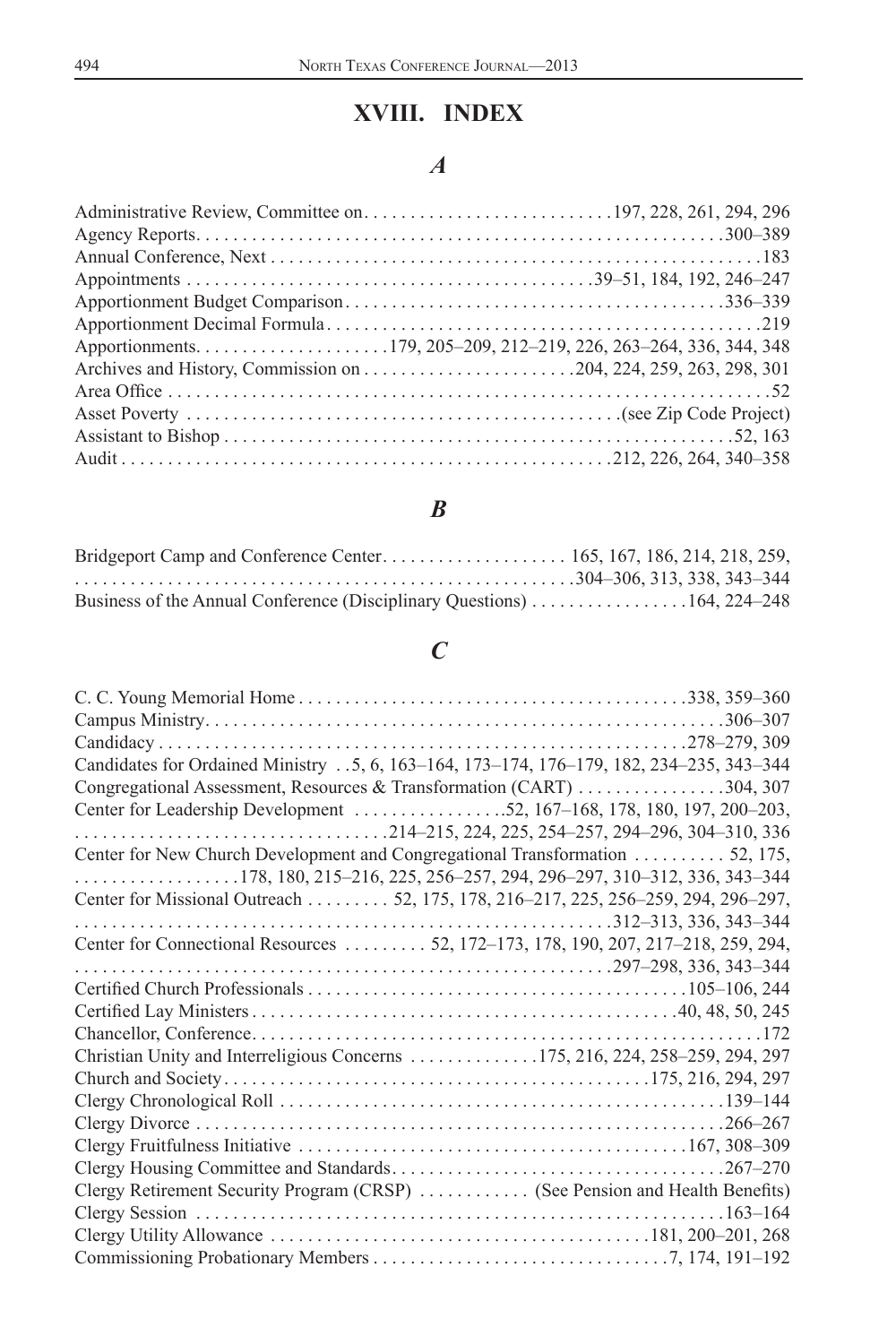| Core Leadership Team 148, 152, 157, 161, 178, 180, 211, 225, 254, 263, 279, 295–296, 303 |  |
|------------------------------------------------------------------------------------------|--|
|                                                                                          |  |
|                                                                                          |  |

#### *D*

# *E*

### *F*

| Finance and Administration, Council on  179–180, 208–219, 224, 259, 262, 294, 297–298 |
|---------------------------------------------------------------------------------------|
|                                                                                       |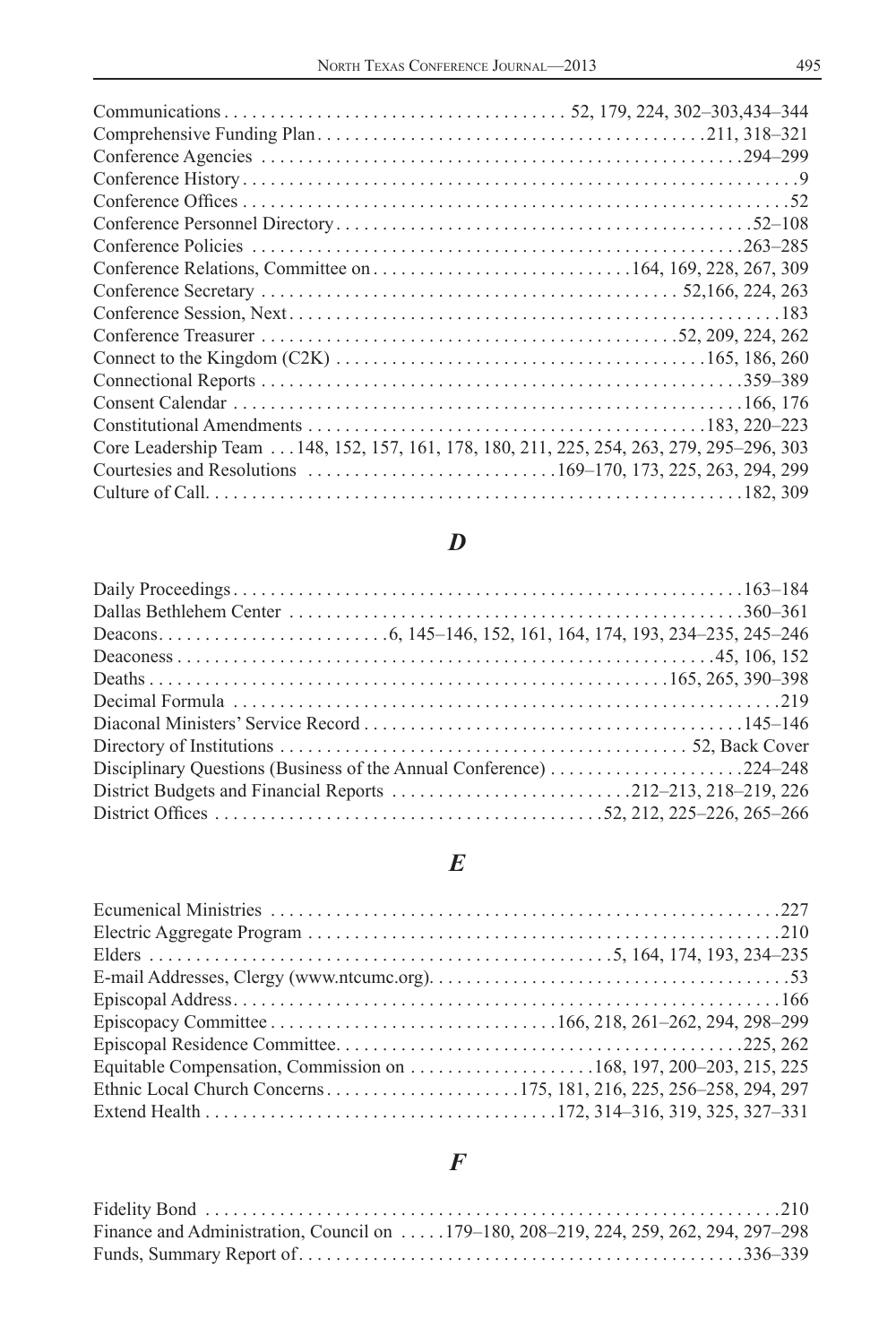# *G*

## *H*

# *I*

#### *J*

## *L*

| Lay Leader, Conference 52, 157, 161, 163, 170, 185, 226, 254, 259–262, 295 |  |
|----------------------------------------------------------------------------|--|
|                                                                            |  |
|                                                                            |  |
|                                                                            |  |
|                                                                            |  |
|                                                                            |  |
|                                                                            |  |
|                                                                            |  |

## *M*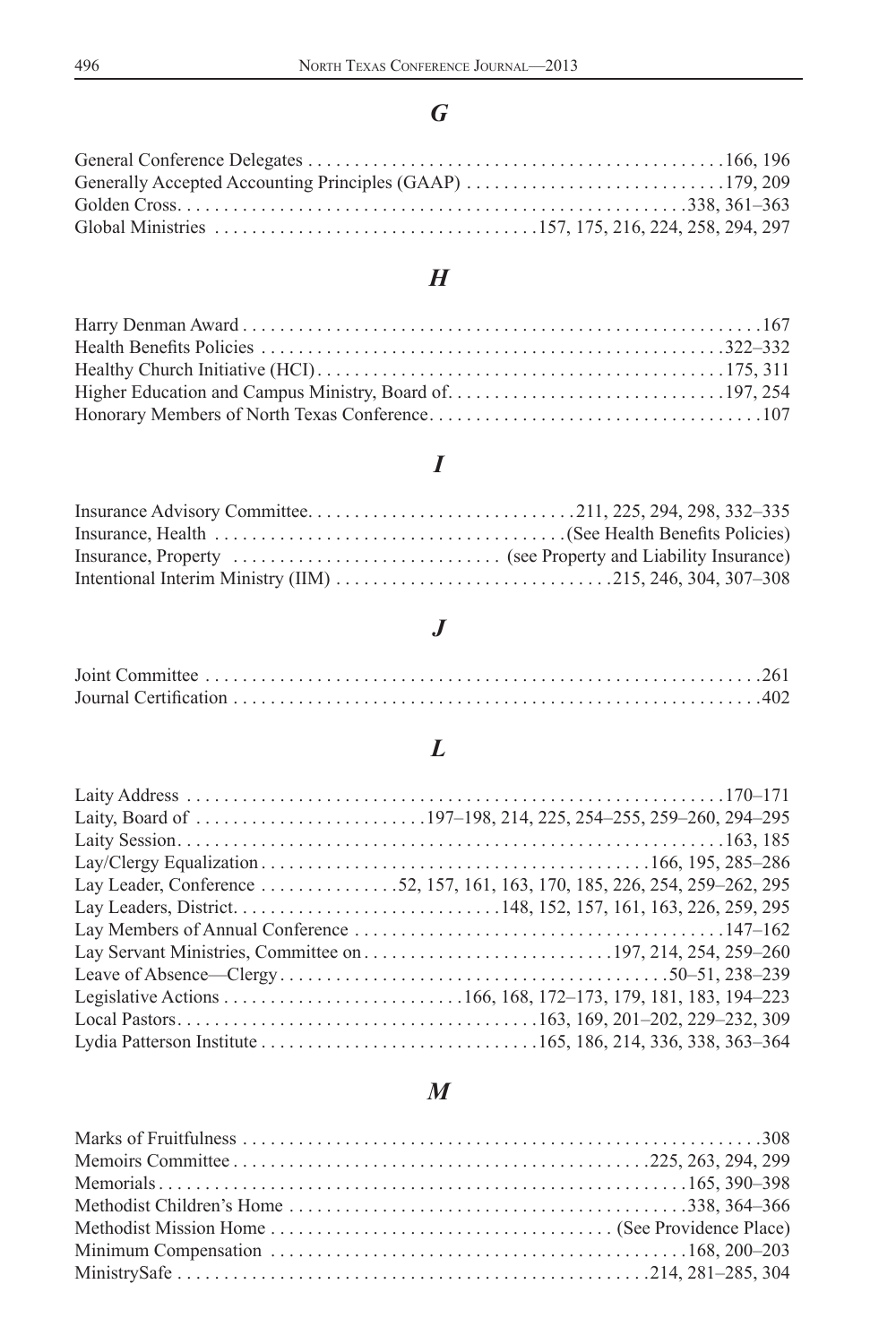#### *N*

#### *O*

| Ordained Ministry, Board of 163–164, 168, 174, 176–182, 197–198, 214, 224, |
|----------------------------------------------------------------------------|
|                                                                            |
|                                                                            |
|                                                                            |
|                                                                            |
|                                                                            |

## *P*

| Pension and Health Benefits, Board of 172, 197, 204–208, 217, 224, 259, 262, 294, 298, |  |
|----------------------------------------------------------------------------------------|--|
|                                                                                        |  |
|                                                                                        |  |
|                                                                                        |  |
|                                                                                        |  |
|                                                                                        |  |
|                                                                                        |  |
| Preparation and Qualifications for Deacons and Elders 164, 176, 214, 309               |  |
|                                                                                        |  |
|                                                                                        |  |
|                                                                                        |  |
|                                                                                        |  |
|                                                                                        |  |
|                                                                                        |  |

## *R*

| Religion and Race, Committee on 167, 181, 183, 197–198, 215, 224, 255, 294–295, 308 |  |
|-------------------------------------------------------------------------------------|--|
|                                                                                     |  |
|                                                                                     |  |
|                                                                                     |  |
|                                                                                     |  |
|                                                                                     |  |

# *S*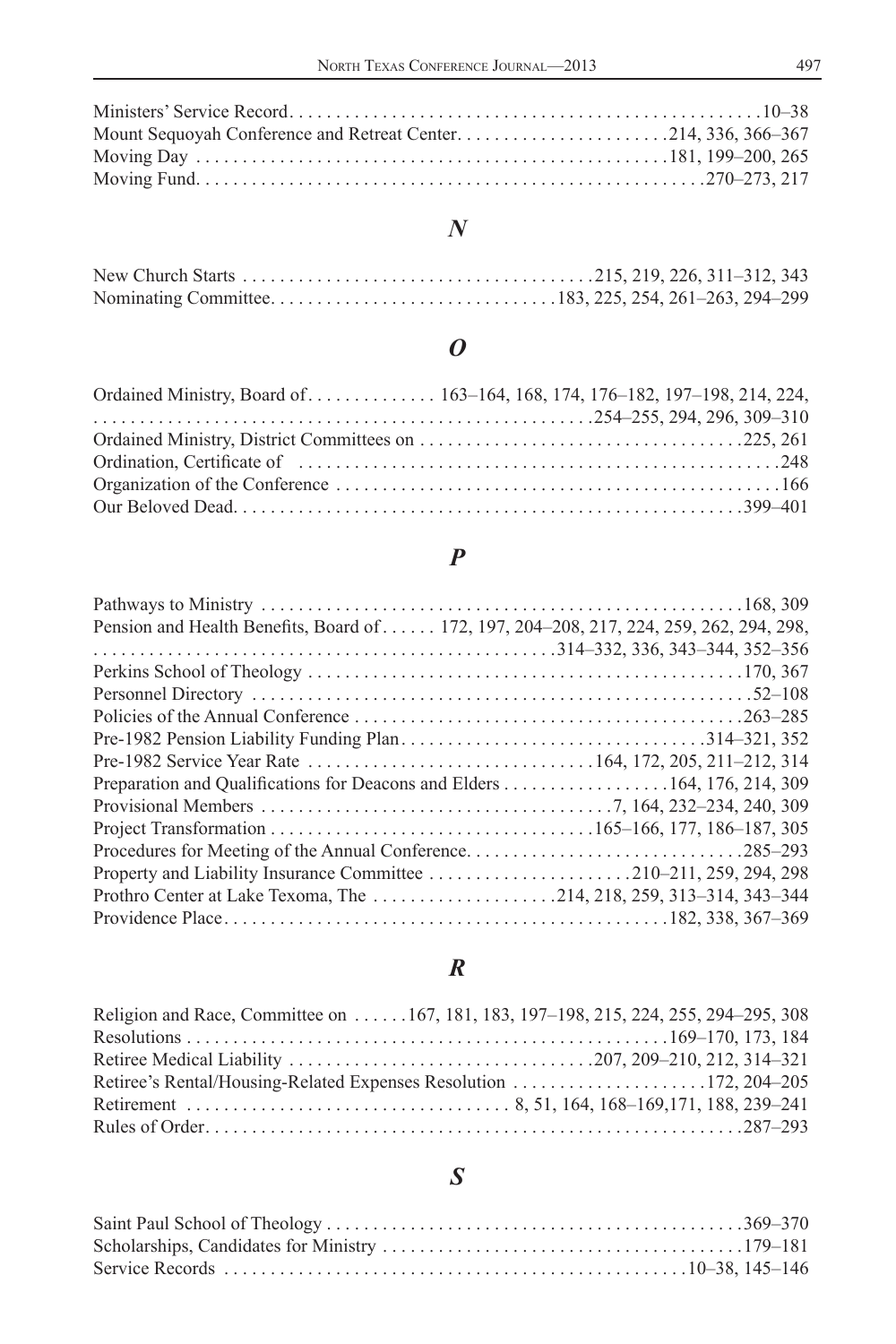| Status and Role of Women, Committee 167, 181, 183, 198, 215, 255–256, 294–295, 308 |  |
|------------------------------------------------------------------------------------|--|
|                                                                                    |  |
|                                                                                    |  |
|                                                                                    |  |

## *T*

### *U*

#### *V*

|--|--|--|--|--|--|

#### *W*

# *Y*

| Youth Ministries . 52, 105, 148, 152, 157, 161, 163, 197, 225, 254, 259–260, 294–295, 304–305 |  |
|-----------------------------------------------------------------------------------------------|--|
|                                                                                               |  |

# *Z*

|--|--|--|--|